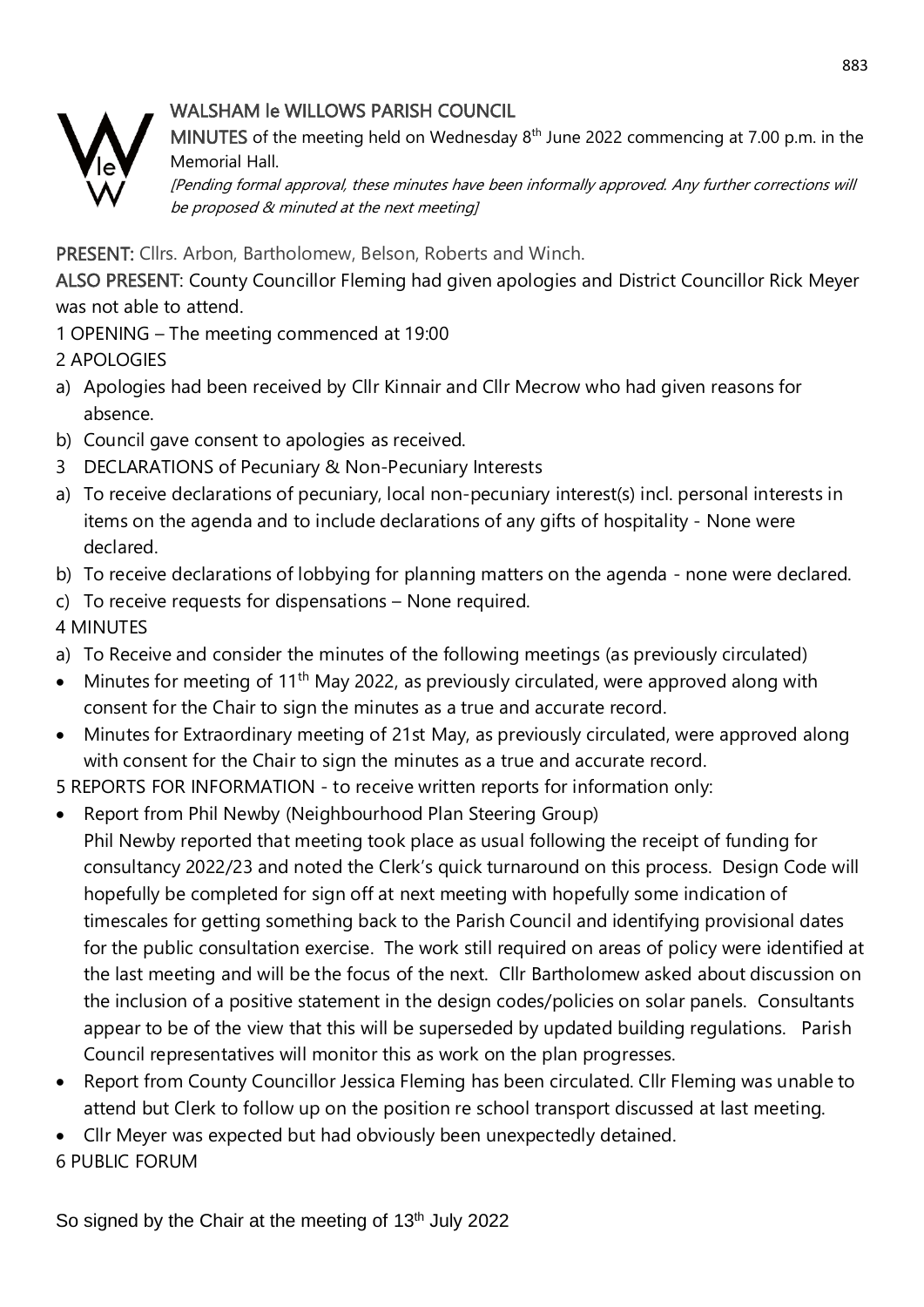- Parish Council received request from John Stebbing, representative of the Garden's Weekend Committee, who gave an update on the new committee which has new chair and treasurer. It is looking like the revitalised committee have got the organisation back on track, but it was noted that the committee are in need of more help and an appeal for more volunteers was made. John advised that the committee had purchased a commemorative bench for the retiring chair and proposed that this be located in the closed Churchyard. The Parish Council were of the opinion that as the closed churchyard is not actually owned by the Parish Council that it was appropriate that the decision be made between the Gardens Weekend Committee and the Revd. Philip Merry.
- John also asked for Parish Council funding for signage at the Four Ashes triangle (hand carved oak at cost of £800) to commemorate the 40<sup>th</sup> year of Gardens Weekend. The Clerk had already enquired on behalf of the Parish Council, as to any permission that may be required from SCC highways. A response is not likely to be received very quickly and the signage needs to be commissioned soon if it is to be in place by the time Gardens Weekend is held this year. The Parish Council supported the idea of erecting signage and noted that according to the recently approved CIL funding policy, the next bid round is due for decision at the August meeting. Clerk to follow up with SCC highways as appropriate to solicit a response on permissions required, if any.
- 7 PLANNING MATTERS
- a) STANTON DEVELOPMENT (WEST SUFFOLK) No substantive developments.
- b) APPLICATION FOR PLANNING PERMISSION DC/22/02778 Proposal: Householder Application - Erection of single storey rear extension and pitch existing flat roof side extension Location: 18 Grove Park, Walsham Le Willows, Bury St Edmunds, Suffolk IP31 3AE8 PLANNING OUTCOMES (decided by Mid Suffolk District Council, Planning Authority THE PARISH COUNCIL MADE NO COMMENT

8 PLANNING OUTCOMES (decided by Mid Suffolk District Council, Planning Authority) for noting only Application DC/22/01367 [Proposal: Erection of a single storey pitched roof extension to side](https://planning.baberghmidsuffolk.gov.uk/online-applications/applicationDetails.do?activeTab=summary&keyVal=R8QFIFSH0A200&prevPage=inTray)  [of dwelling and link to outbuilding. L](https://planning.baberghmidsuffolk.gov.uk/online-applications/applicationDetails.do?activeTab=summary&keyVal=R8QFIFSH0A200&prevPage=inTray)ocation: Four Ashes Palmer Street Walsham Le Willows Bury St Edmunds Suffolk IP31 3BZ GRANTED BY MSDC (Related Listed Building Consent Application also granted.)

9 NEIGHBOURHOOD PLAN – Nothing to note other than the consultants are driving things forward. Cllr Winch will circulate the 'wishlist' she has formulated from the consultation which demonstrates the alignment of priorities of the Parish Council.

10 PLAY AREA DEVELOPMENT – Cllr Kinnair was unable to be present, but it was noted that the development plans are now about a month behind expected dates. Clerk to contact Cllr Kinnair at earliest opportunity to ascertain position and to see if any assistance is required. The Clerk advised the report of missing planks in the boardwalk which had been flagged with signage until these can be replaced. Council approved the intention of the Clerk to follow this up and liaise with a volunteer on the replacement boards identified so far, and when agreed to purchase these at an expected cost in the region of £50.

11 FINANCE

So signed by the Chair at the meeting of 13<sup>th</sup> July 2022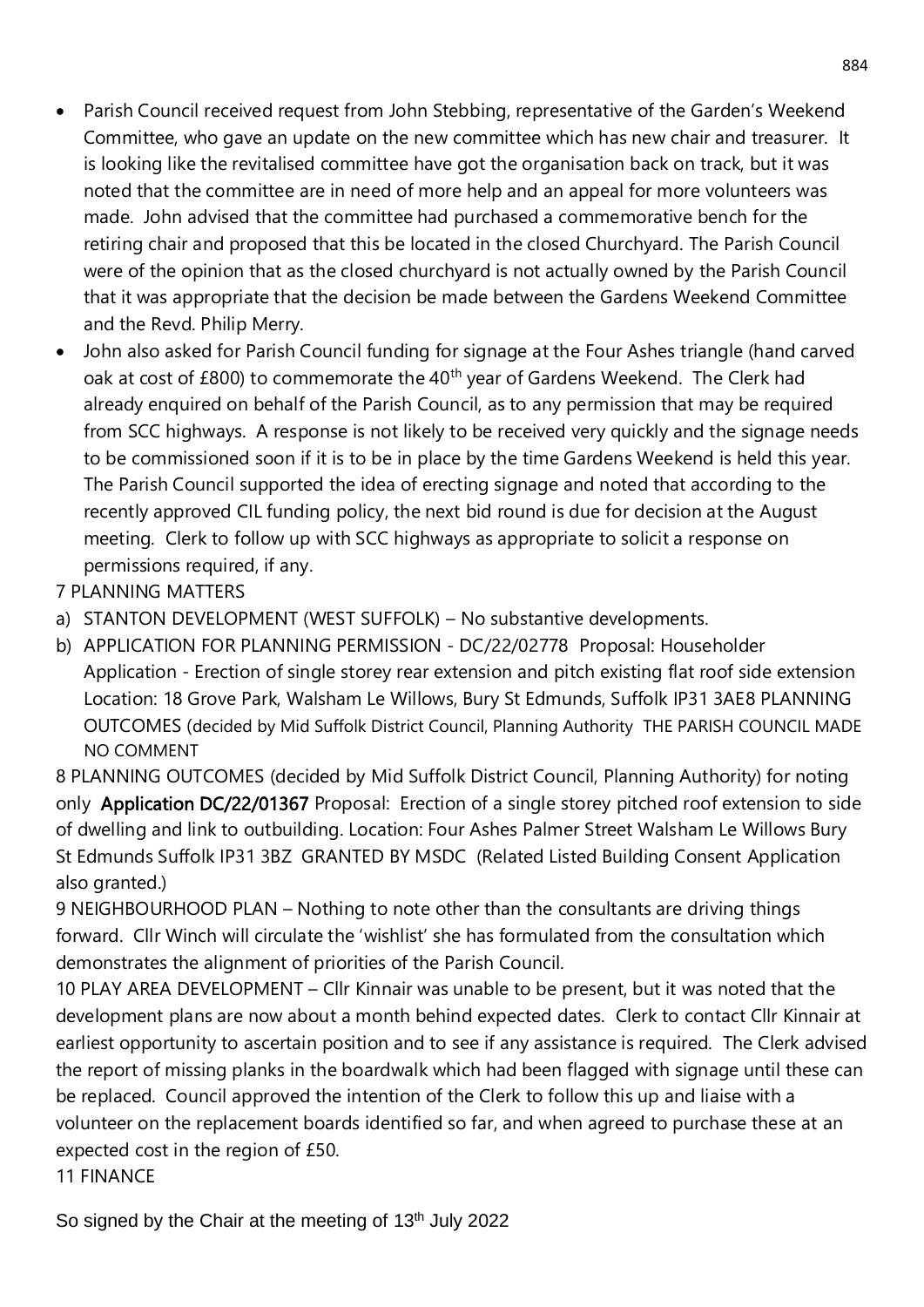- a) Council approved the bank reconciliation for period ending 31<sup>st</sup> May 2022 which was signed by Cllr Bartholomew.
- b) Accounts awaiting payment summary and invoices were signed and payments approved by Cllrs Bartholomew and Roberts. (Appendix 1).
- 12 STATUTORY BUSINESS
- a) Council appointed councillors for quarterly internal control checks for the 2022/23 as follows: Qtr1. Cllr Winch; Qtr2. Cllr Bartholomew; Qtr3. Cllr Kinnair ; Qtr4. Cllr Mecrow.
- b) The Parish Council unanimously approved Cllr Bartholomew as the continuing representative to the Community Council for 2022/23.
- 13 CLERK & COUNCILLOR REPORTS
- a) To consider and receive the updated action log for any matters of concern/note. One item was removed and another re-dated.
- b) Cllrs Roberts advised that nothing further had been done to identify the feasibility of proposals for village gates on both and left and right hand sides of road at all locations previously identified. The Clerk proposed that this item was now removed from the agenda, and this was agreed.
- c) Council decided that the existing Marquee Loan Policy would not be updated to allow loan to organisations for use outside the village.
- d) Council considered proposals from Gardens Weekend Committee for Parish Council funding for sundry items for the autumn/winter replanting of roses in the closed churchyard. It was decided in principle to fund the sundries on the basis that the proposal is that the Gardens Weekend Committee will organise the sponsoring of the rose bushes. Also that the Parish Council is in agreement to any preparatory work that is necessary ahead of the autumn/winter re-planting.
- e) The Parish Council approved the adoption of the previously circulated draft CIL application form.
- f) To consider and receive any other matters of concern/note (not for decision). Cllr Belson raised three issues: Representations made by neighbours about the lime trees close to the closed churchyard boundary. Cllr Belson felt that spread was no more than at any time in the past and noted that he advised the residents to contact David Brown. No further action required; also the churchyard gate which hangs and swings perfectly well but has a very difficult mechanism for releasing the gate. Cllr Roberts agreed to take a look to see if this can be eased; also meeting he attended with Sports Club, Claire Dickson (for access & rights of way team) and Cllr Rick Meyer to discuss pedestrian and cycle access routes between Wattisifield Road and the Sports Club and from the Sports Club to the Six Bells. Costing and assessment have been requested by Claire Dickson for the first proposal, the second is long term but enquiries re also being made by Claire on the steps required to pursue this. With regard to the upgrading of the allotments track the Clerk is to contact the applicant for CIL funding for this to request more specific details on what is proposed, particularly the durability.
- g) Next Monthly Meeting 13<sup>th</sup> July 2022, 7pm in Memorial Hall.
- So signed by the Chair at the meeting of 13<sup>th</sup> July 2022